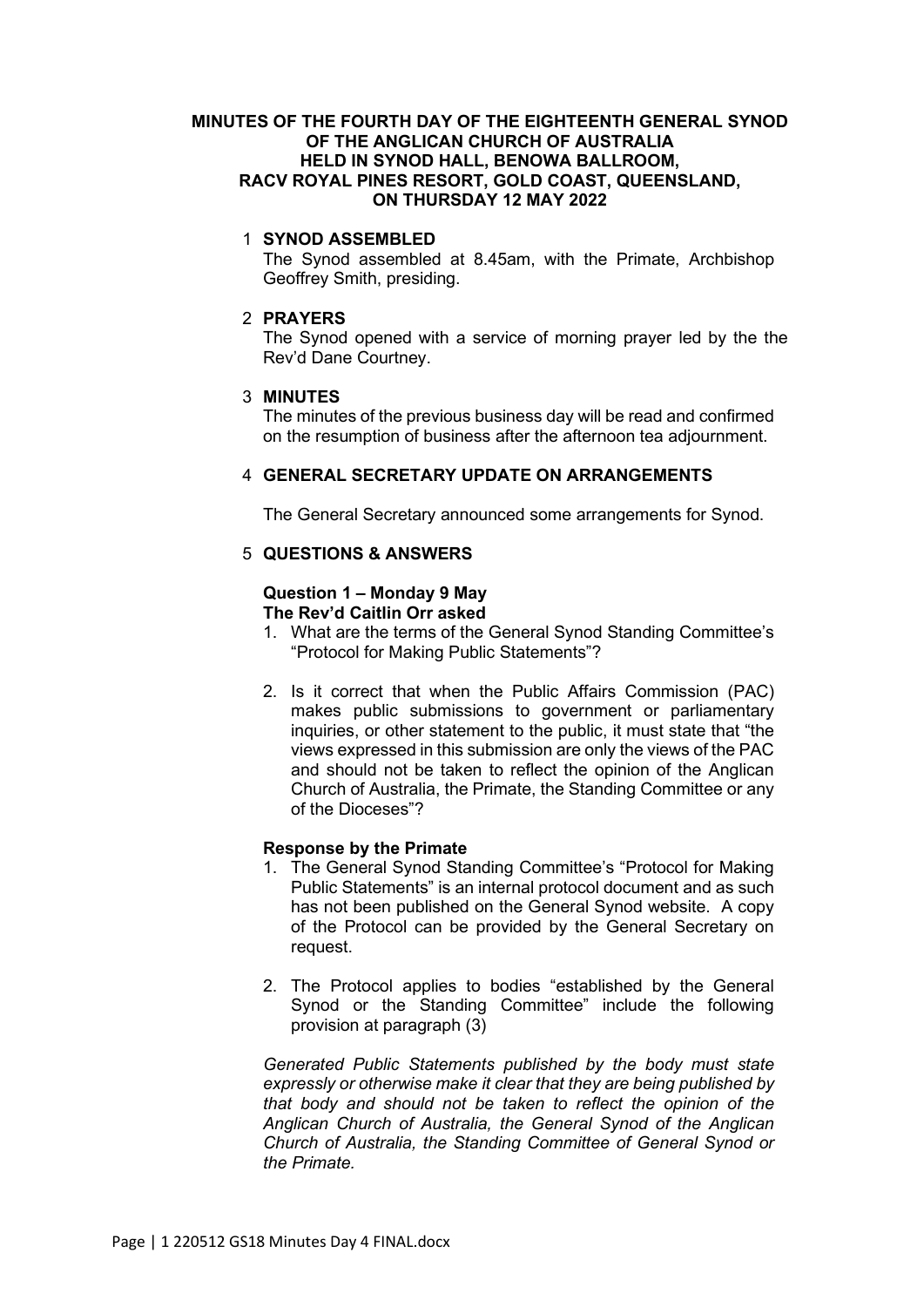## **Question 3 – Monday 9 May Dr Laurie Scandrett asked:**

- 1. How many full-time staff and how many part-time staff were employed by the General Synod at the time of GS17 in 2017? What was the staffing FTE at that time
- 2. How many full-time staff and how many part-time staff are currently employed by the General synod, ie at this time of GS18 in 2022? What is the current staffing FTE?

## **Response by the Primate**

This information was also provided in the Finance reports yesterday.

In 2017 the GSO had a head count of 10, made up of 4 part-time staff and 6 full-time staff. This head count is converted to a full time equivalent of 6.95 staff. The Long Service Leave Fund contributed to the salaries of 1.6 full time equivalents. The balance of 5.35 full time equivalents were funded from Statutory Assessments.

At the time of GS18, the GSO head count is 9, made up of 2 parttime staff and 7 full-time staff. This head count is converted to a full time equivalent of 7.7 staff . The Long Service Leave Fund and Anglican Redress (National Redress Scheme) Limited contribute to the salaries of 2.05 full time equivalents. The balance of 5.65 full time equivalents are funded from Statutory Assessments.

## **Question 8 – Monday 9 May Doug Marr asked**

With reference to various resolutions of General Synods including 85/07 and 25/17 calling for equal representation of women:

- a) How many members of each of the three houses of General Synod 18 are male and how many are female?
- b) Which dioceses have reported to this session of General Synod, as requested by resolution 25/17, that they have adopted the target of 50% equal representation of women?

## **Response by the Primate**

a) The number of men and women members of the Houses of General Synod at the Eighteenth Session are:

| <b>HOUSE</b>   | <b>MEN</b> | <b>WOMEN</b> | Women of the whole |
|----------------|------------|--------------|--------------------|
| Laity          | 67         | 46           | 41%                |
| Clergy         | 82         | 30           | 27%                |
| <b>Bishops</b> | 23         |              | 4%                 |

- b) Resolution 25/17 at the Seventeenth Session of General Synod included part (3)
	- *3. Encourages each diocese to adopt the target of 50% equal representation of women in elections and appointments*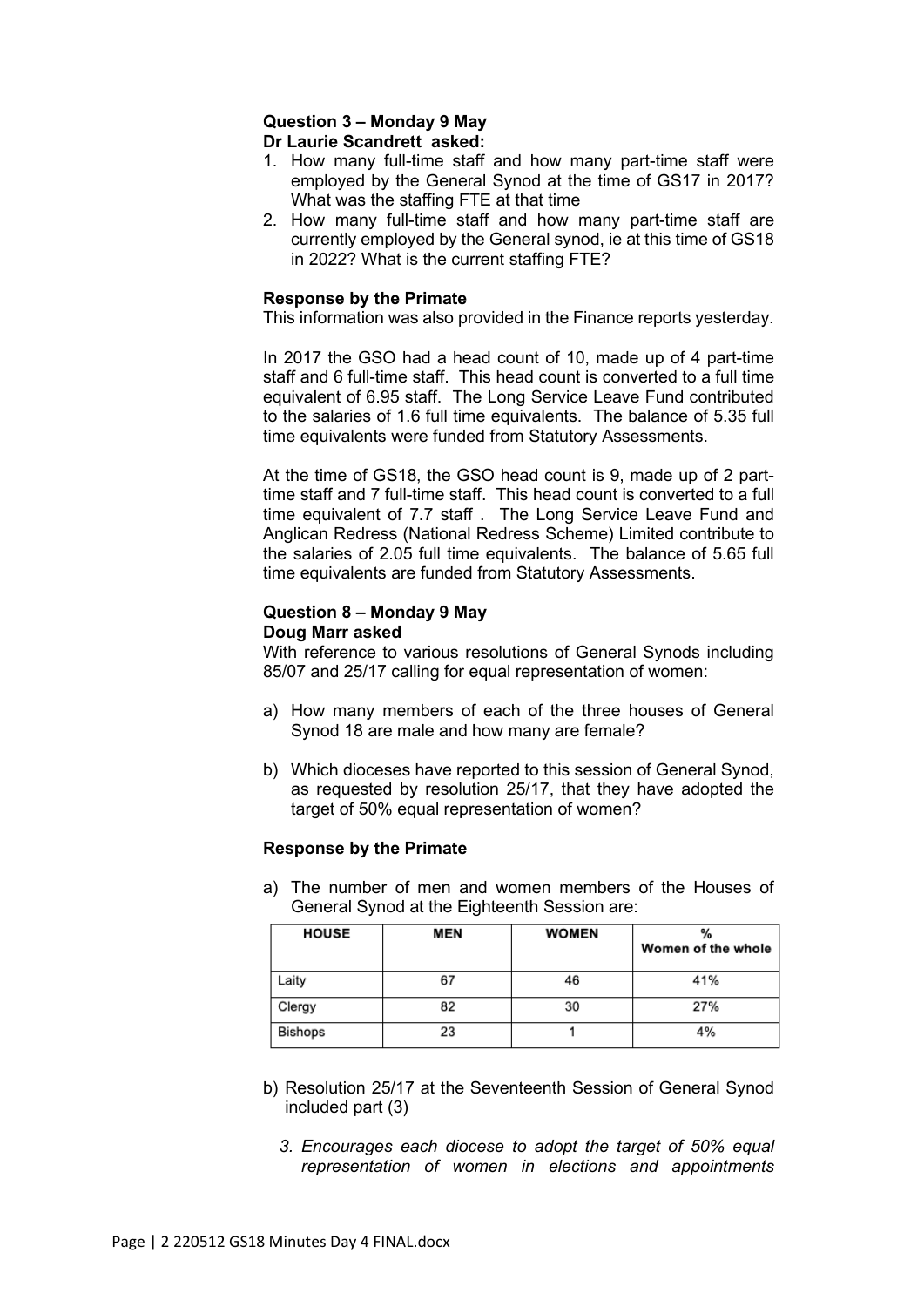*wherever legislatively and practically possible and to report back to the next General Synod.*

Dioceses were sent copies of all resolutions of the Seventeenth Session of General Synod which required action by dioceses on 26 September 2017. The General Synod Office did not request a report from dioceses for inclusion in reports to the General Synod. No diocese has independently provided a report to the General Synod Office.

## **Question 9 – Monday 9 May Doug Marr asked**

Safe Ministry Audits

- 1. In how many dioceses is the Safe Ministry to Children Canon 2017 operative?
- 2. How many audits have been completed in accordance with this Canon?
- 3. How many audits have been commenced but not yet completed in accordance with this Canon?
- 4. Noting section 12 of the Canon provides for the appointment of an independent person to undertake an audit of each diocese at intervals of three years or such lesser period as determined by the Standing Committee and that the General Synod website only provides reports on two audits, how many audits are expected to be commenced in the remainder of 2022?
- 5. Noting that there are also internal costs in the General Synod Office, what payments to external parties have been incurred in conducting audits since the passing of the Canon?

## **The President responded**

- 1. 21 of 23 dioceses have adopted the Safe Ministry to Children Canon 2017. The Diocese of North West Australia has adopted its own Safe Ministry Bill which had been developed in the light of the Canon and the recommendations of the Royal Commission into Institutional Responses to Child Sexual Abuse. The Diocese of Sydney is operating within the standards and guidelines of its Safe Ministry to Children Ordinance.
- 2. Two diocesan audits have been completed in accordance with the Canon. The Diocese of Adelaide and the Diocese of Ballarat.

Four diocesan audits have commenced but have not yet been completed. The audit of General Synod processes has commenced but has not been completed. The delays have been caused by COVID—19 related travel restrictions prohibiting the auditors attending dioceses in person.

3. It is anticipated that another four diocesan audits will commence before the end of 2022.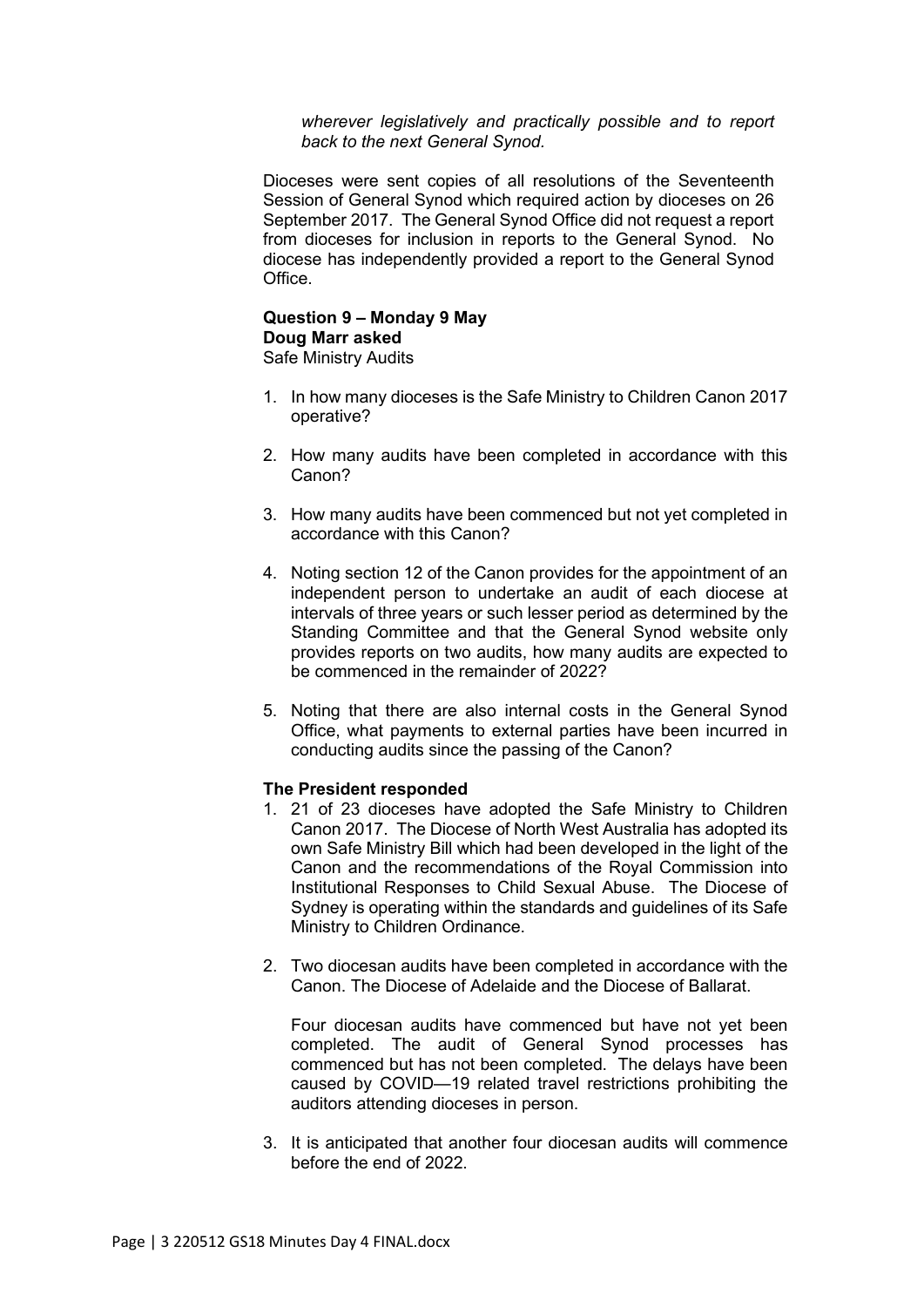4. Prolegis Lawyers have been engaged as auditors and have received payment of \$126,690 in total for completed work and work in progress. They were paid a further \$60,000 for establishment costs including the development of the audit tools.

## **Question 1 – Tuesday 10 May 2022 Dr Laurie Scandrett asked**

What is the total expected cost (not including accommodation paid for by Dioceses or the time of the General Synod staff) of the 2022 General Synod being held here at the RACV Royal Pines Resort?

## **Response by the Primate**

The Standing Committee approved a budget of \$500,000 for the implementation of the Eighteenth Session of General Synod. This included a \$20,000 contingency allocation.

Until early 2022 expenditure was tracking to be within budget.

The decision to conduct a hybrid meeting and implement a Covid safe meeting plan has incurred additional costs in the last few months.

Approximately \$50,000 of additional costs have been incurred to:

- expand the audio visual requirements to enable videoconferencing
- implement electronic voting and online election systems
- amend venue arrangements to enable safe distancing eg moving the Opening Eucharist to the tennis courts and changes to dining arrangements
- implement elements of the Covid safe plan such as contactless registration and the provision of rapid antigen tests for all members.

Taking into account the \$20,000 contingency available in the original budget it is anticipated that the final cost will be in the vicinity of \$530,000.

## 6 **PETITIONS**

## **Petition of Certain Members of the General Synod Petition Terms and Request:**

Noting with regret that on 11 May 2022, despite clear support from the majority of General Synod (including majorities in the Houses of Laity and Clergy), the majority of the House of Bishops voted against Motion 20.3 "Statements as to the Faith, Ritual, Ceremonial or Discipline of this Church made under Section 4 of the Constitution", the petitioners humbly pray that Synod commits to praying that all Members of the House of Bishops would clearly affirm and be united in their support for the teaching of Christ concerning marriage and the principles of marriage reflected in the Book of Common Prayer.

We also request that the petition be read to the Synod by one of the secretaries.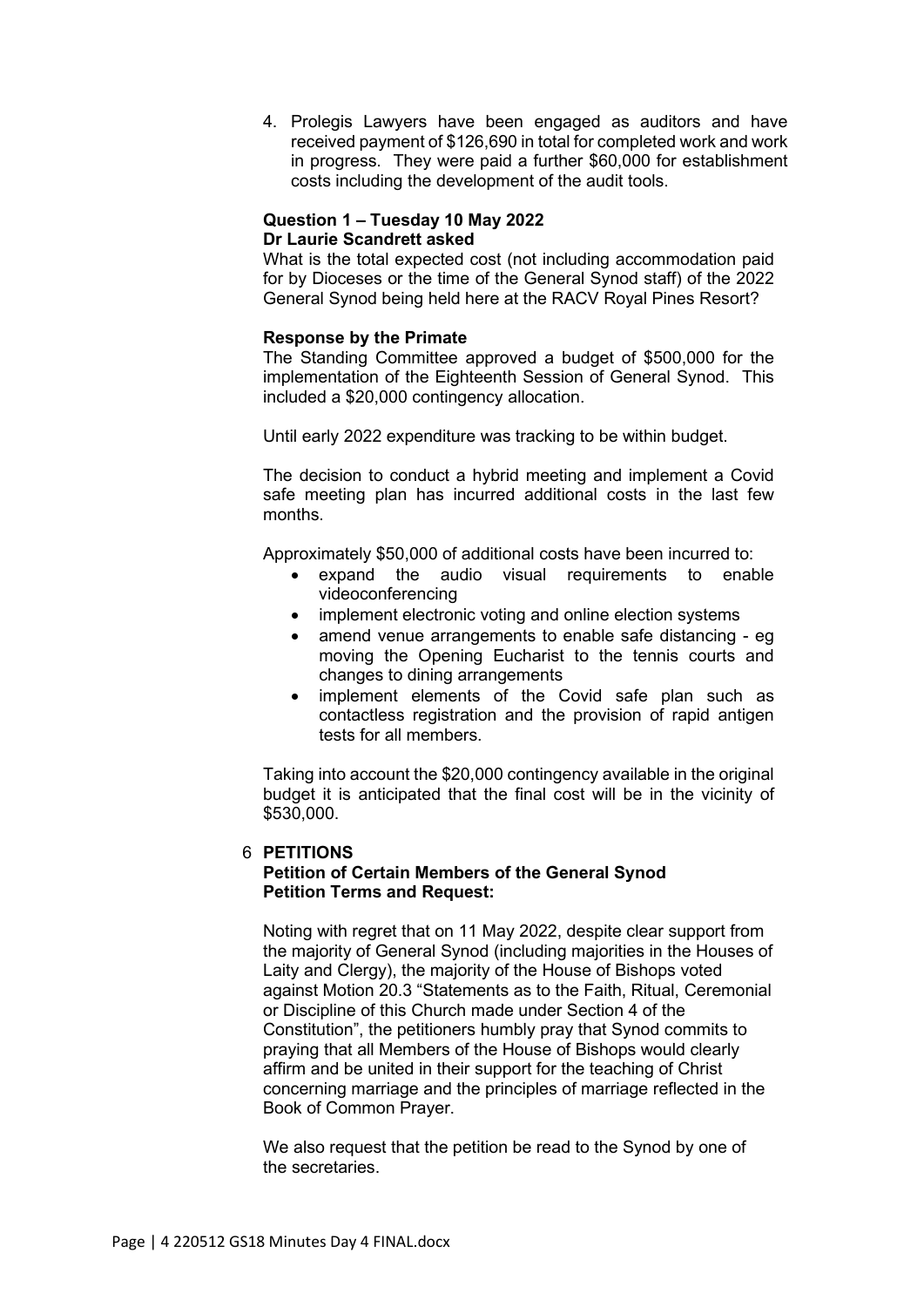Phillip James Colgan and Fiona Dorothy McLean, Principal petitioners

That the petition be received. *Carried*

## 7 **NOTICES OF QUESTIONS**

Notice was given of the following questions: 1. LSL Fund - The Rev'd Tim Mildenhall

## 8 **NOTICES OF MOTIONS**

## **NOTICE WAS GIVEN OF THE FOLLOWING MOTIONS:**

- 1. Location of next General Synod Dr Laurie Scandrett
- 2. Coal fired power stations Dr Laurie Scandrett

#### 9 **CALL OVER MOTIONS**

The following motions were passed formally:

## R88/18 24.18 **Issues arising from the Bill for the Episcopal Standards Investigations Amendment Canon 2022**

Justice Debra Mullins moving, Dr Carolyn Tan seconding

That the General Synod refers the issues raised by the Bill for the Episcopal Standards Investigations Amendment Canon 2022 that were not enacted by the General Synod back to the Standing Committee to undertake wider consultation with the Bishops, Diocesan Registrars and the Episcopal Standards Commission on the circumstances that may result in the Episcopal Standards Commission deciding not to investigate information or refraining from further investigation of the information. *Carried*

## R88A/18 24.19 **Religious Discrimination and Religious Freedom**

The Rt Rev'd Dr Michael Stead moving, Dr Renae Barker seconding

General Synod

- 1. Expresses its disappointment that there is still no federal legislation prohibiting religious discrimination, and that it continues to be lawful to discriminate against people on the basis of their religious belief or activity in some States in Australia.
- 2. Calls on the Commonwealth, State and Territory governments to commit to their commitment to religious freedom as set out in international law including Article 18 of the Universal Declaration of Human Rights and Article 18 of the International Covenant on Civil and Political Rights.
- 3. Reaffirms General Synod Resolution 110/2010, and thereby calls on the Commonwealth, State and Territory governments to take all practical steps necessary to ensure that the following six freedoms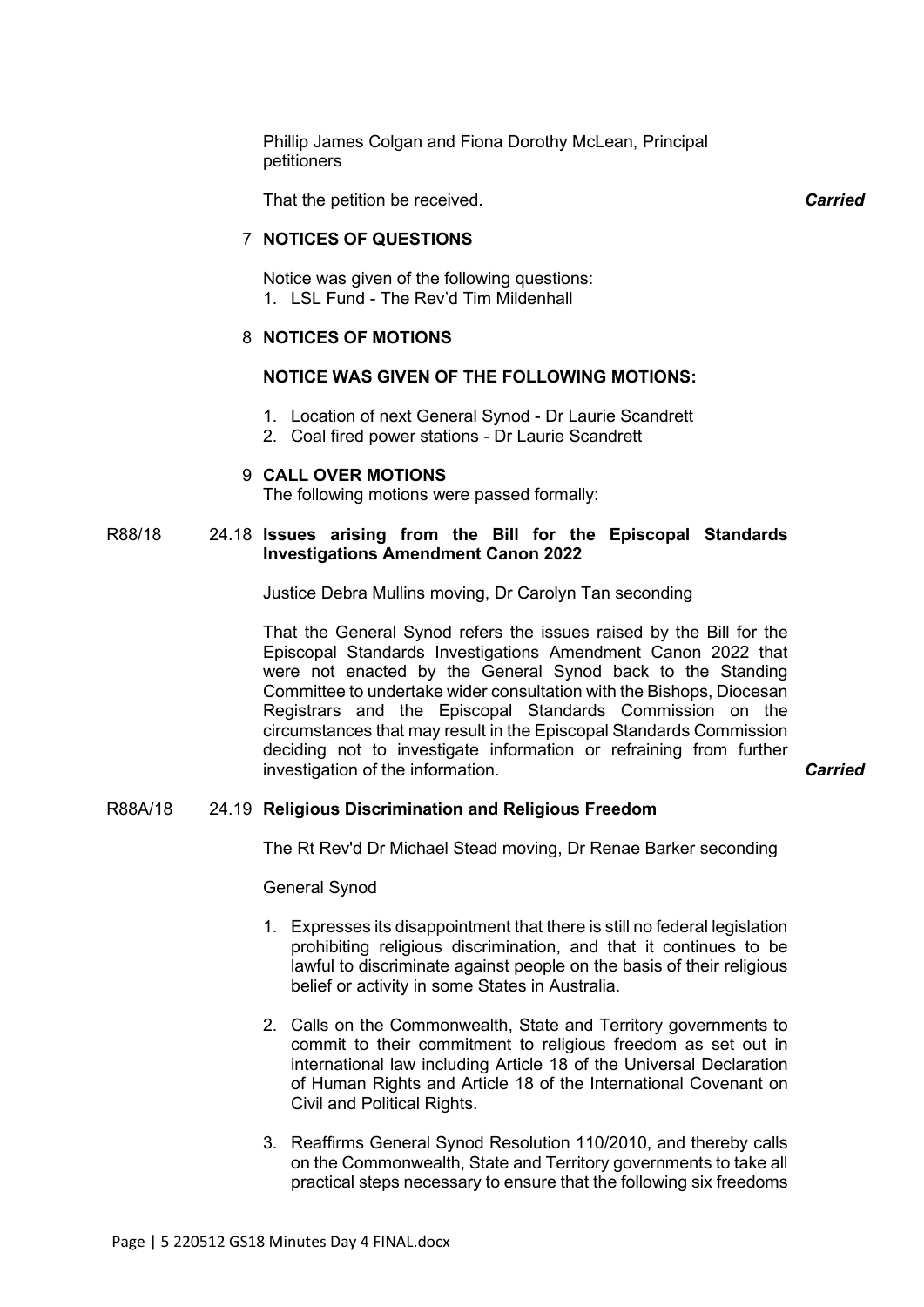are protected in Australia within the constraints of the civil and criminal law generally applicable and consistent with Australia's obligations under international law:

- a. freedom to manifest a religion through religious observance and practice;
- b. freedom to appoint people of faith to organisations run by faith communities;
- c. freedom to teach and uphold moral standards within faith communities;
- d. freedom of conscience to differentiate between right and wrong;
- e. freedom to teach and propagate religion; and
- f. freedom of a person to change their religion.
- 4. Affirms that no Anglican school seeks, or intends to seek, the right to expel students or otherwise disadvantage members of their school communities on the basis of their sexual orientation or gender identity, laments the harm caused both among our school communities and the wider community by the propagation of the suggestion to the contrary and confirms the ongoing commitment of Anglican Schools to the inclusion, pastoral care and support of all members of their school communities.
- 5. And therefore, calls upon the government formed after the next federal election to give priority to the passage of a national legislation prohibiting religious discrimination, and to do this in such a way that does not harm other people, including LGBTQI+ members of their school communities, or to polarise the wider community on these issues.
- 6. Requests the General Secretary to communicate this resolution to Federal, State and Territory Attorneys-General. *Carried*

## R89/18 24.23 **Location of next General Synod**

Dr Laurie Scandrett moving, Mr Kimberly Smith seconding

This General Synod requests the Standing Committee give serious consideration to holding the next General Synod at a suitable but economically priced location in a regional Diocese.

## *Carried*

The Rev'd Dr Mark Thompson sought leave to withdraw Motion 20.7. Leave was granted.

The Rev'd Assoc. Prof Matthew Anstey sought leave to withdraw Motion 24.4. Leave was granted.

## **DECLARATION OF ELECTIONS**

The President announced the results of the elections.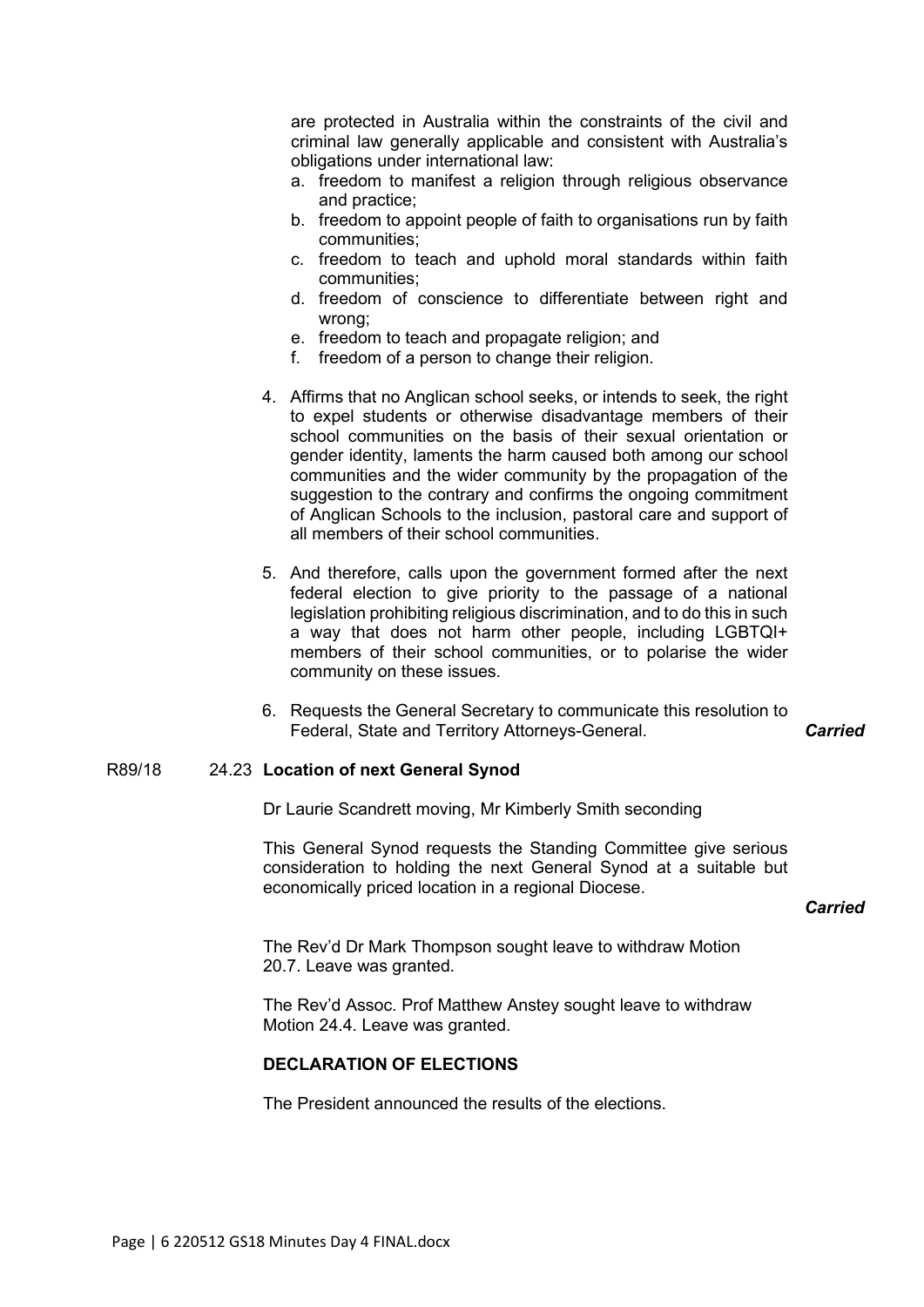## **ELECTION RESULTS REQUIRING A BALLOT**

#### **The Standing Committee of Synod**

## **3 Bishops to be elected by the House of Bishops Nominees Elected**

- 16 Weatherill, Garry
- 14 Stuart, Peter
- 13 Joseph, Keith

## **Not Elected** *[Not a reserve list – s3 Rule II – Standing* Committee]

- 11 Short, Mark
- 10 Anderson, Greg

#### **9 Members of the House of Clergy to be elected by the House of Clergy Nominees Elected**

- 75 Lauersen, Tracy
- 74 Beer, Kathryn
- 72 Barker, Paul<br>72 Stead, Micha
- Stead, Michael
- 72 Copeman, Arthur
- Carnaby, Stephen
- 69 Johnson, Lynda
- 67 Rosner, Natalie
- 65 Ford, Andrew

**Not Elected** *[Not a reserve list – s3 Rule II – Standing Committee]*

- 44 Venables, Cameron<br>41 Roulston Sonia
- Roulston, Sonia
- 41 Lee, Dorothy
- 40 Prowd, Kate
- 39 Sandeman, Peter<br>39 Blackwell. Geniev
- Blackwell, Genieve
- 38 Chataway, Chris
- 36 Morris, Lucy
- 35 Lindsay, Mark

## **The Standing Committee of Synod**

#### **9 Members of the House of Laity to be elected by the House of Laity Nominees Elected**

- 110 Mullins, Debra
- 71 Sowada, Karin
- 69 Meek, Michael
- 65 Arnold-Moore, Timothy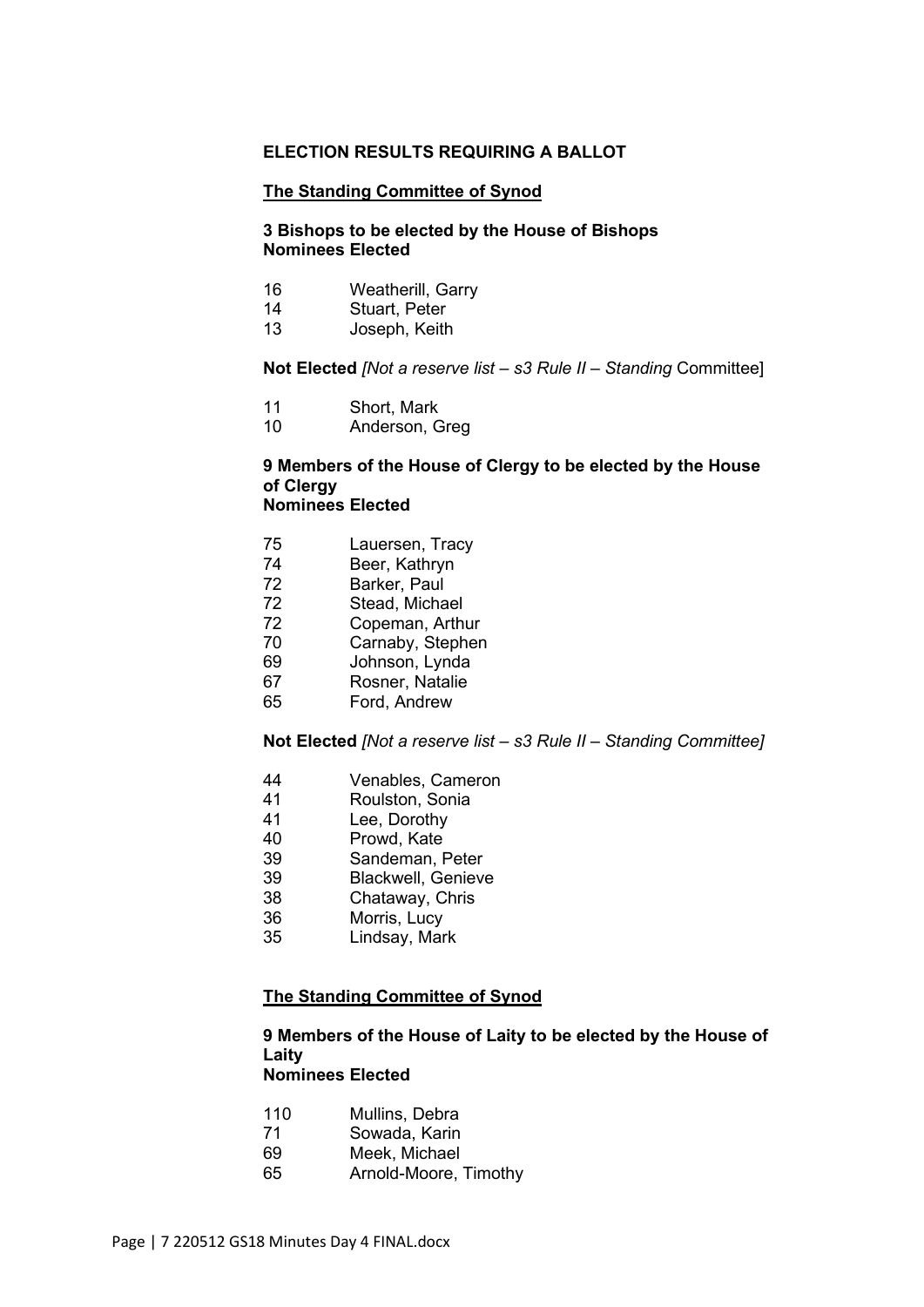| 65 |  | Huang, Seak-King |
|----|--|------------------|
|----|--|------------------|

- 65 Tong, Robert
- 65 Collins, Carine
- McLean, Fiona
- 59 Harris, Khim

## **Not Elected** *[Not a reserve list – s3 Rule II – Standing Committee]*

- 49 Tan, Carolyn<br>47 Mills. Audrev
- Mills, Audrey
- 46 Beagley, Leanne<br>44 Barker Renae
- Barker, Renae
- 44 Stephens, Keith
- 42 Shand, Michael
- 39 Burt, Sally
- 35 Reilly, Colin
- 3 Reid, Timothy\*
	- \*Candidate withdrew from the ballot

The Rev'd Assoc. Prof Matthew Anstey moving, Prof Peter Sherlock seconding

That motion 24.3 be an order of the day to follow immediately after the conclusion of Motion 20.6 *Carried*

## **ORDER OF THE DAY – Thursday 12 May 9.15am**

## R90/18 17.8 **Bill 08 – A Bill for the Special Tribunal (Removal from Office) Canon 2022**

Dr Robert Tong AM sought leave that the Bill be considered in an amended form. Leave was granted *Carried*

Dr Robert Tong AM moving, Justice Debra Mullins AO seconding

That a Bill for the Special Tribunal (Removal from Office) Canon 2022 *Carried* be approved in principle.

Dr Robert Tong AM moving, Justice Debra Mullins AO seconding That the Bill do now pass.

*Carried*

Synod adjourned at 10.27am for morning tea. Synod resumed at 11.00am

The Rt Rev'd Ian Coutts sought leave to move that Motion 24.5 be an order of the day, following motion 20.6. Leave was not granted.

The Most Rev'd Philip Freier sought leave to withdraw motion 24.22. Leave was granted.

The Rt Rev'd Chris Edwards sought leave to withdraw motion 24.21. Leave was granted.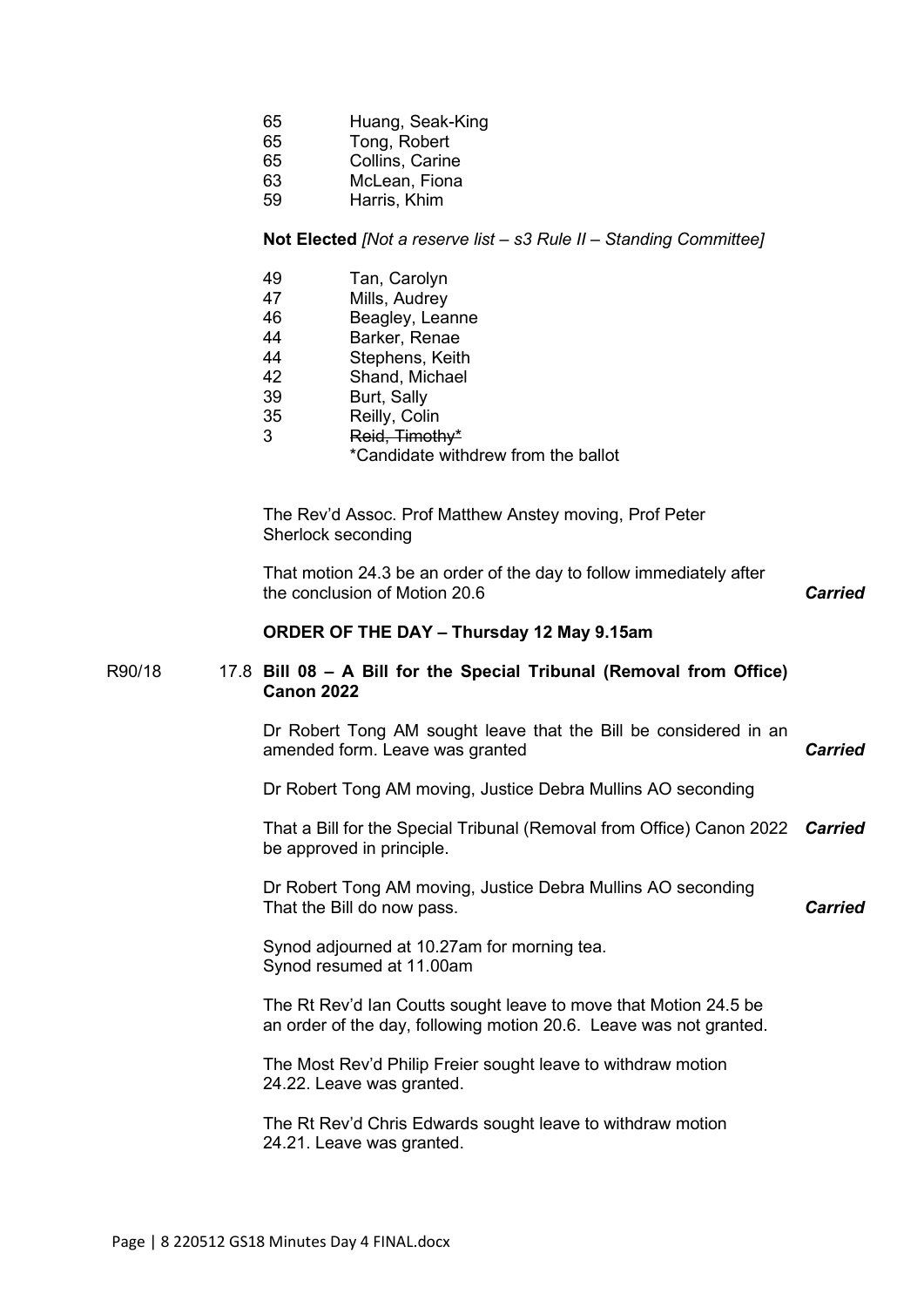## R91/18 17.13 **Bill 14 – A Bill for the General Synod Presence Canon 2022**

|                  | Archdeacon Arthur Copeman moving, Mr Steve Lucas seconding                                                                                                                                                                                                                                        |                |
|------------------|---------------------------------------------------------------------------------------------------------------------------------------------------------------------------------------------------------------------------------------------------------------------------------------------------|----------------|
| recommitted      | That a Bill for the General Synod Presence Canon 2022 be                                                                                                                                                                                                                                          | <b>Carried</b> |
|                  | Synod moved into Committee to consider the Bill.                                                                                                                                                                                                                                                  |                |
|                  | The Chair of Committees reported the Bill in amended form.                                                                                                                                                                                                                                        |                |
|                  | The President moved that the report be adopted.                                                                                                                                                                                                                                                   | <b>Carried</b> |
|                  | Archdeacon Arthur Copeman moving, Mr Steve Lucas seconding<br>That the Bill do now pass.                                                                                                                                                                                                          | <b>Carried</b> |
|                  | Synod adjourned at 12.25pm for lunch<br>Synod resumed at 1.30pm                                                                                                                                                                                                                                   |                |
|                  | The Rev'd Catherine Wynn Jones sought leave to to move the<br>motion that Motion 16.20 be an order of the day at 3.30pm.<br>Seconding, The Rt Rev'd Paul Barker                                                                                                                                   | <b>Carried</b> |
|                  | ORDER OF THE DAY - Thursday 12 May 2022 at 1.30pm                                                                                                                                                                                                                                                 |                |
|                  | 16.3 Motions relating to Financial Matters                                                                                                                                                                                                                                                        |                |
|                  | Mr Keith Stephens moving, Bishop Michael Stead seconding                                                                                                                                                                                                                                          |                |
|                  | 16.3.4 That the General Synod budget for the year ended 31<br>December 2023 be approved.                                                                                                                                                                                                          |                |
|                  | 16.3.5 That Synod receives the General Synod forecast budget for<br>years ended 31 December 2024 and 2025.                                                                                                                                                                                        |                |
|                  | Mr Keith Stephens moving, Mr James Flavin seconding,<br>That resolution 16.3.3 be rescinded.                                                                                                                                                                                                      | <b>Carried</b> |
| <b>Amendment</b> | Dr Laurie Scandrett moving, Mr James Flavin seconding,<br>That the motion be amended to reflect the following:                                                                                                                                                                                    |                |
| 16.3.4           | That the General Synod budgets for the years ending 31<br>December 2022 and 2023, be varied to incorporate the Option<br>Two proposal to fund the Family and Culture Commission by<br>using unallocated surpluses in the Statutory Account from<br>2020 in 2021 and 2022 in 2023 and be approved. | <b>Carried</b> |
|                  | The Rt Rev'd Michael Stead moving, Mr James Flavin seconding,<br>That the following words be added to the motion:<br>now incorporating the additional costs of the Family and Culture<br>Commission as approved by Motion 16.7 and encourages Standing                                            |                |

Committee and the Family and Culture Commission to pursue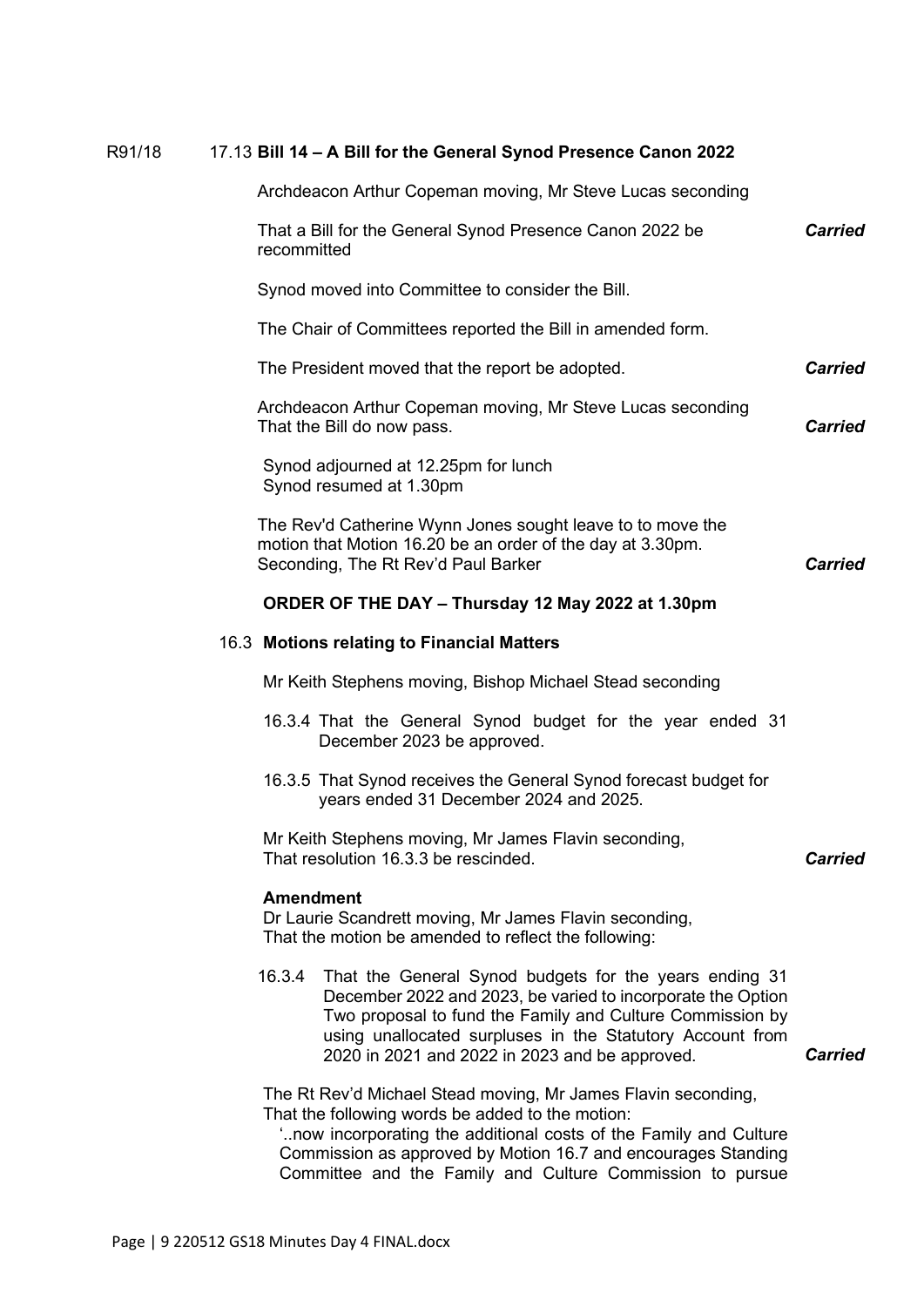philanthropic and community funding in order to reduce Statutory Assessment in these years if possible, noting that the intention is that from 2024 the funding will be provided through statutory assessments if this is not possible.' *Carried*

## R92/18 16.3 Mr Keith Stephens moving, Bishop Michael Stead seconding

- 16.3.4 That the General Synod budgets for the years ending 31 December 2022 and 2023, be varied to incorporate the Option Two proposal to fund the Family and Culture Commission by using unallocated surpluses in the Statutory Account from 2020 in 2021 and 2022 in 2023 and be approved. *Carried*
- 16.3.5 That Synod receives the General Synod forecast budget for years ended 31 December 2024 and 2025 now incorporating the additional costs of the Family and Culture Commission as approved by Motion 16.7 and encourages Standing Committee and the Family and Culture Commission to pursue philanthropic and community funding in order to reduce Statutory Assessment in these years if possible, noting that the intention is that from 2024 the funding will be provided through statutory assessments if this is not possible.

Mr James Flavin moving, Mr Laurie Scandrett seconding,

That the Synod express its thanks to Honorary Treasurer and the Finance Team. *Carried*

## R93/18 24.25 **Accessible Online Synod**

The Ven Arthur Copeman sought leave to move the Motion in an amended form. Leave was granted.

The Ven Arthur Copeman moving, Mr Steve Lucas seconding

That this Synod requests the Standing Committee to develop the reasonably required measures, including legislation, to enable greater accessible participation, including online and in-person attendance in meetings of the General Synod, particularly by persons unable to attend or participate physically in,such meetings by reasons such as disability, disease or illness, medical condition or injury and that any legislation required be presented to a special session of General Synod, held by video conference, at least one year before the next ordinary session of General Synod. *Carried*

## 21 **MOTIONS FOR BILLS FOR CANONS BY REQUEST OF A DIOCESAN SYNOD OR A DIOCESAN COUNCIL**

## 21.1 **Bill 11 – A Bill for the Canon Concerning Services (Amendment) Canon 2022**

Bishop Michael Stead moving, The Rev'd Lynda Johnson seconding

That a Bill for the Canon Concerning Services (Amendment) Canon 2022 be approved in principle.

*Carried*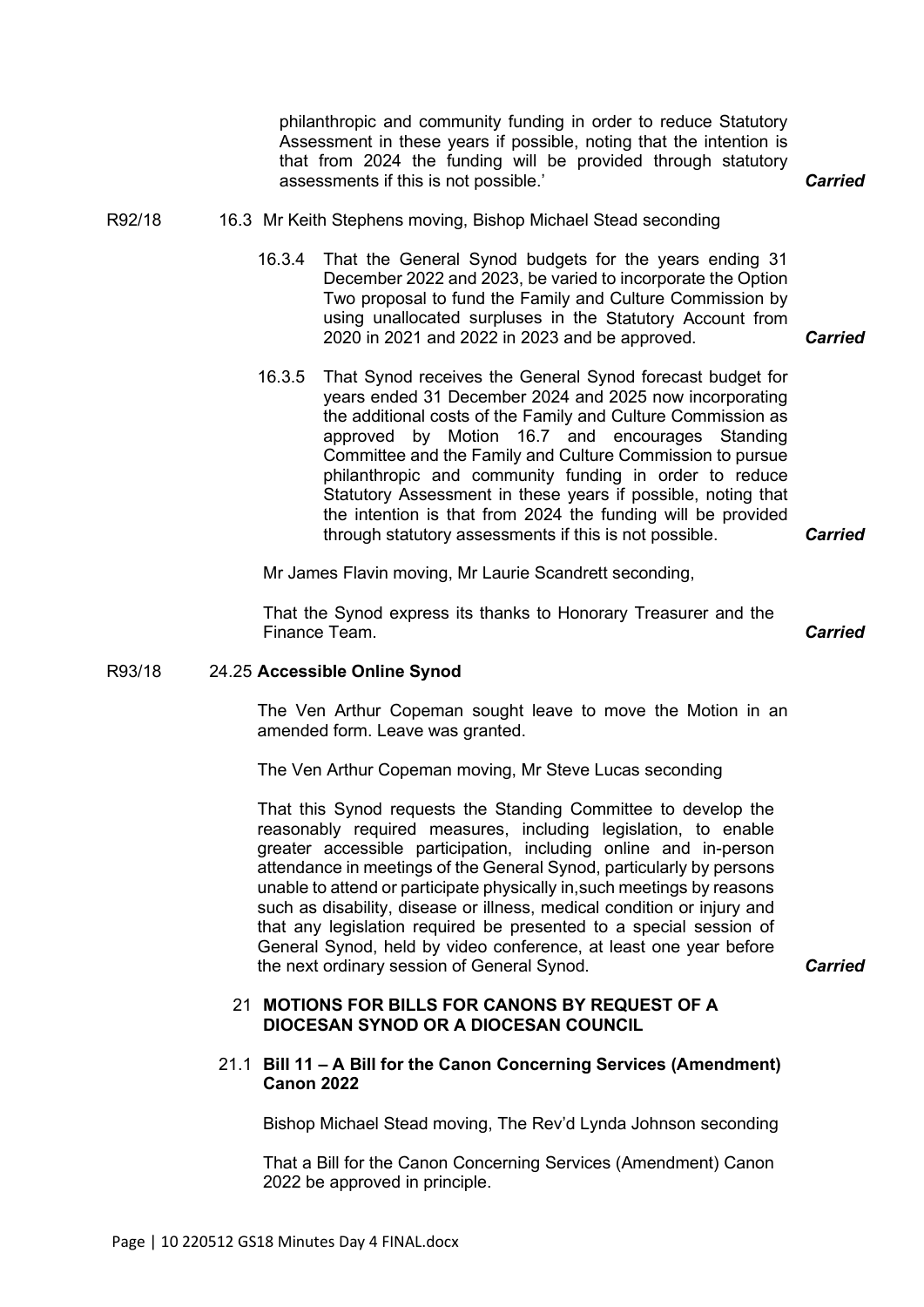Dr Laurie Scandrett moving, Mr James Flavin seconding That the Motion now be put.

That the Motion be agreed to. Electronic voting: Yes – 139  $No - 105$ 

Bishop Michael Stead moving, The Rev'd Lynda Johnson seconding That the Bill do now pass.

The President noted that as the Bill is a Special Bill, the Motion requires a two-thirds majority in each house.

Electronic voting:

| ∟ait∨          | 61 Yes | 49 No |
|----------------|--------|-------|
| Clergy         | 68 Yes | 42 No |
| <b>Bishops</b> | 11 Yes | 12 No |

*Lost*

Synod adjourned at 3.14pm for afternoon tea Synod resumed at 3.45pm

R94/18 3 **MINUTES**

The Ven Canon Scott Lowrey reported to the President that the Minutes Reading Committee had received copies of the Minutes of Day Three and certified them as correct.

The Ven Canon Scott Lowrey moving, the Mr Clive Ellis seconding That the Minutes for Day Two be confirmed. *Carried*

**ORDER OF THE DAY – 3.30pm**

R95/18 16.20 **Defence Chaplaincy** 

Mr Alan Gallimore moving, The Rev'd Catherine Wynn Jones seconding

The General Synod

- thanks God for the wonderful ministry of Anglican Defence Chaplains undertaken in the increasingly difficult climate of growing secularism and pluralism
- thanks God for the privileged position and blessed opportunity to still have Christian chaplains living among and ministering to our Defence Force personnel
- notes the significant reduction in support for the Bishop provided by Australian Government Department of Defence and encourages each diocese to financially support Defence Chaplaincy by collecting a congregational donation each year on Defence Sunday (the Sunday before Remembrance Day) affirms the importance of Anglican Defence Chaplaincy as a critical element of the Church's ministry, notes the benefits to the Church of partnering with Defence Chaplaincy in gospel

Page | 11 220512 GS18 Minutes Day 4 FINAL.docx

*Carried*

*Carried*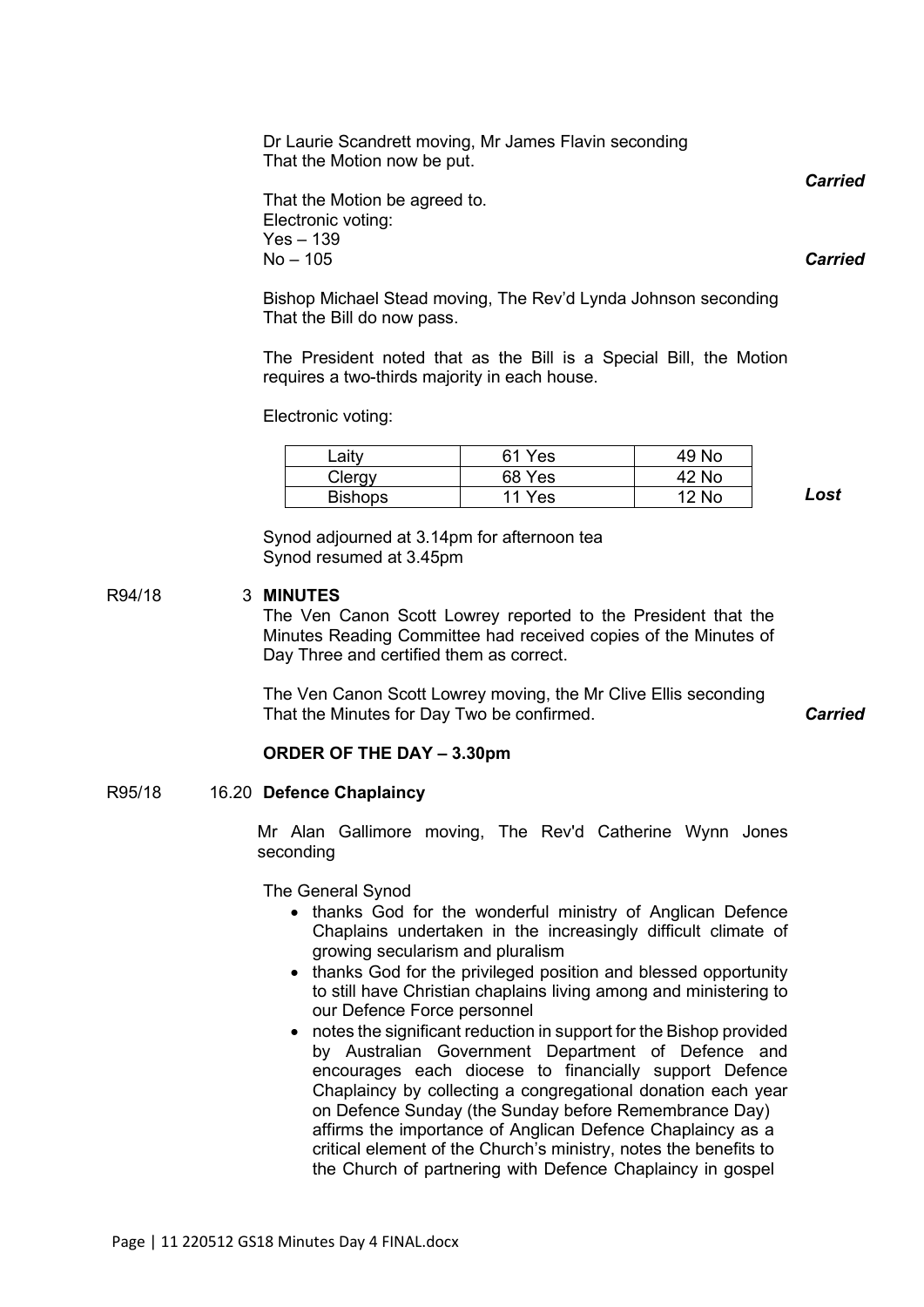ministry, notes the strategic importance of having high calibre younger women and men serve as chaplains, and therefore encourages each diocese to work with the Bishop to the Defence Force in recruiting them.

Mr Alan Gallimore moving, Dr Robert Tong seconding That leave be granted to show a video presentation.

That motion be agreed to.

## 22 **MOTIONS FOR RULES BY REQUEST OF A DIOCESAN SYNOD OR A DIOCESAN COUNCIL**

## R96/18 22.1 **Bill R03 – A Bill for a Rule to Amend Rule II – Standing Committee (Membership) 2022**

The Ven Dane Courtney sought leave to present the Bill in an amended form. Leave was granted.

The Ven Dane Courtney moving, Mrs Briony Bounds seconding

That a Bill for a Rule to Amend Rule II – Standing Committee (Membership) 2022 be approved in principle. *Carried*

The Ven Dane Courtney moving, Mrs Briony Bounds seconding That the Bill do now pass.

*Carried*

*Carried*

*Carried*

## 20.6 **Affirming Singleness**

The Rev'd Dr Danielle Treweek moving, The Rev'd Dr Rhys Bezzant seconding

General Synod—

- 1. Notes that *Faithfulness in Service* was adopted by the General Synod in 2004 "as the national code for personal behaviour and the practice of pastoral ministry by clergy and lay church workers" (Resolution 33/04).
- 2. Notes that in *Faithfulness in Service* clergy and church workers are called to take "responsibility for their sexual conduct by maintaining chastity in singleness and faithfulness in marriage" (FIS 7.2).
- 3. Affirms that singleness is, like marriage, an honourable state for God's people, in which the fullness of God's blessings may be enjoyed. Singleness is highly commended in Scripture (1 Cor 7:8, 32-38; Matt 19:10-12).

#### **Amendment** *(resumption of debate)*

Dr William Leadbetter moving, Dr Caroline Tan seconding

Deleting the words:

"1 Notes that "Faithfulness in Service" was adopted by the General Synod in 2004 "as the national code for personal behaviour and the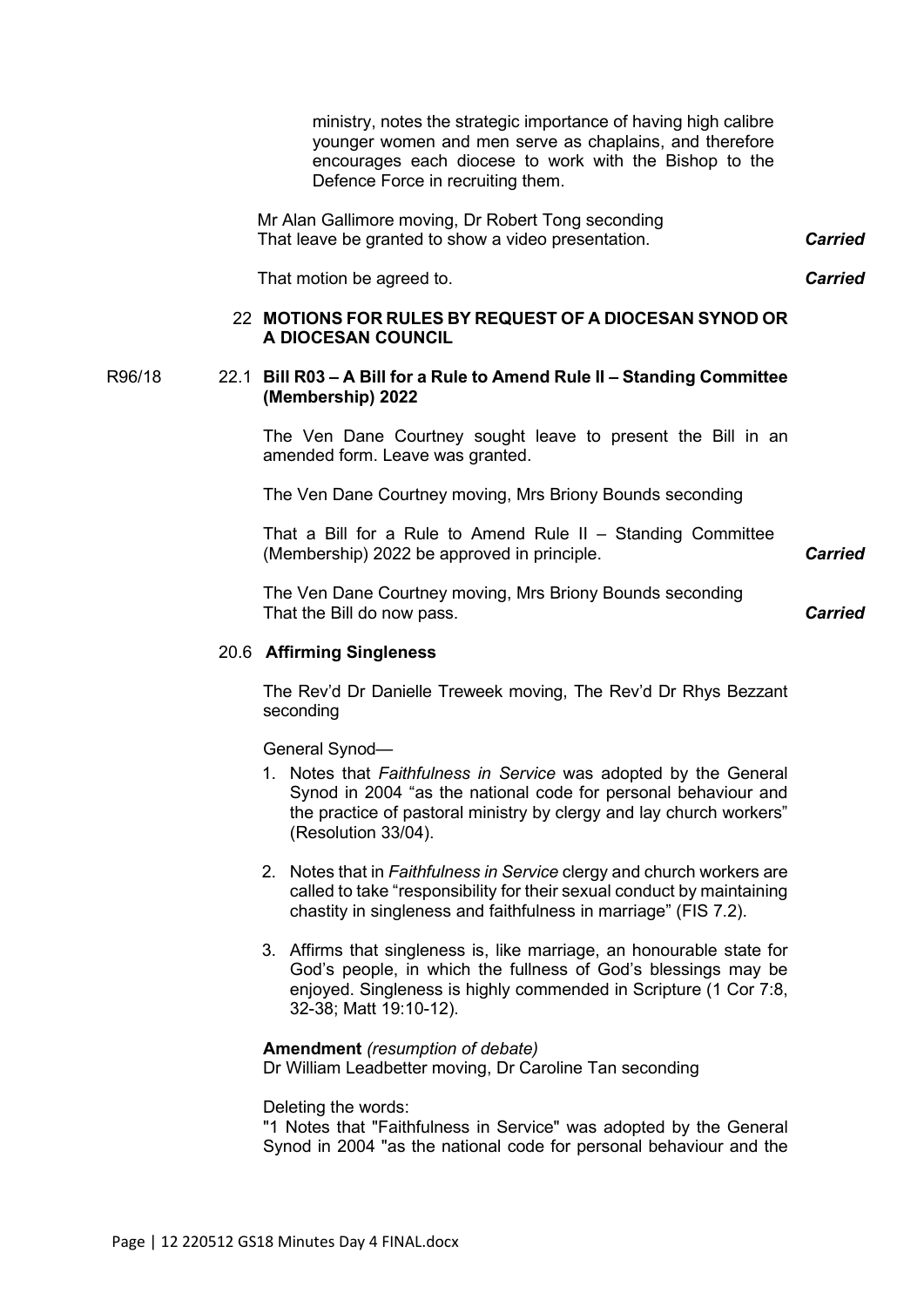practice of pastoral ministry by clergy and lay church workers" (Resolution 33/04)

2 Notes that in "Faithfulness and Service" clergy and church workers are called to take "responsibility for their sexual conduct by maintaining chastity in singleness and faithfulness in marriage." (FIS 7.2)

The lines of the motion affected will then read: Affirms that singleness is, like marriage, an honourable estate for God's people in which the fullness of God's blessings may be enjoyed. Singleness is highly commended in scripture (I Cor 7:8, 32-38; Matt 19:10-12).

The Rt Rev'd Keith Dalby moving, the Rt Rev'd Stephen Hale seconding. That the motion be put. *Carried*

That the motion be agreed to.

*Lost*

## R97/18 20.6 **Affirming Singleness**

The Rev'd Dr Danielle Treweek moving, The Rev'd Dr Rhys Bezzant seconding

General Synod—

- 1. Notes that *Faithfulness in Service* was adopted by the General Synod in 2004 "as the national code for personal behaviour and the practice of pastoral ministry by clergy and lay church workers" (Resolution 33/04).
- 2. Notes that in *Faithfulness in Service* clergy and church workers are called to take "responsibility for their sexual conduct by maintaining chastity in singleness and faithfulness in marriage" (FIS 7.2).
- 3. Affirms that singleness is, like marriage, an honourable state for God's people, in which the fullness of God's blessings may be enjoyed. Singleness is highly commended in Scripture (1 Cor 7:8, 32-38; Matt 19:10-12). *Carried*

## 24.3 **Affirmation of Same-sex Marriage**

The Rev'd Assoc Prof Matthew Anstey moving, Professor Peter Sherlock seconding

The General Synod

- a) welcomes the introduction of civil same-sex marriages in Australia as providing a state-based way of recognising faithfulness, love and commitment;
- b) gives thanks for the public witness of Christian same-sex couples;
- c) notes the diversity of theological and legal viewpoints published by the Doctrine Commission, *Marriage, Same-Sex Marriage and the Anglican Church of Australia*, and that this diversity of viewpoints is found among faithful, committed Anglicans who worship in all dioceses of the Anglican Church of Australia;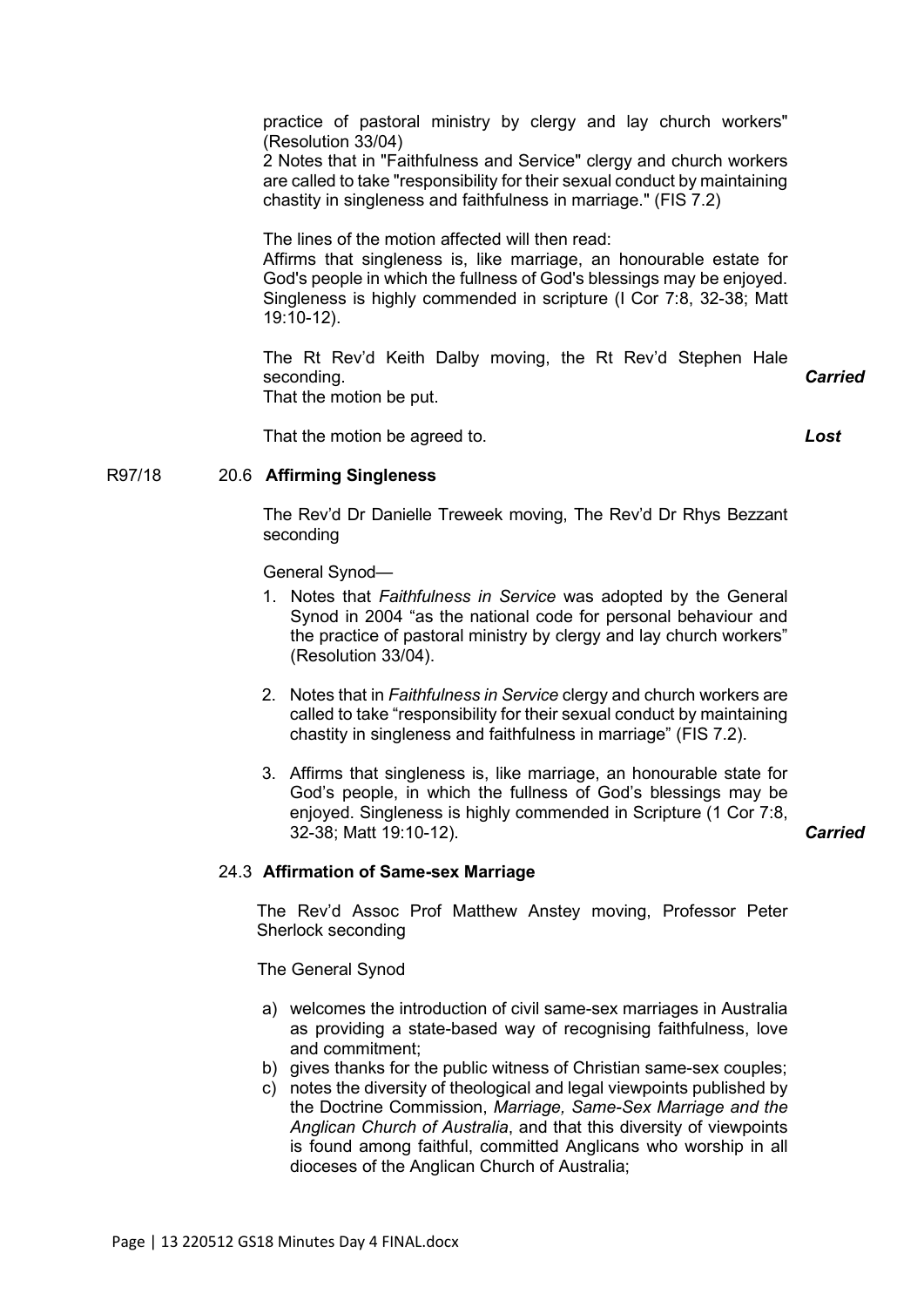- d) affirms that marriage is not considered a matter pertaining to salvation in this Church, as noted by the Appellate Tribunal Wangaratta Reference [140]: "at many points in time between 1662 and the present day, that doctrine [of marriage] was changed in response to different understandings of Scripture, changing perceptions about the respective roles of men and women, and the need to accommodate the law of the land …. These changes never signalled that the Church of England's teachings expounded during the solemnisation rite were being proclaimed as matters going to salvation or part of the 'faith' of the Church"; and recognising that in heaven we shall neither marry nor be given in marriage (Mk 12:25);
- e) notes that at no point in the process of the General Synod's passing of canons relating to holy matrimony (Solemnization of Matrimony Canon 1981, Marriage of Divorced Persons Canon 1981, Matrimony (Prohibited Relationships) Canon 1981) was reference made to constitutional impediments to such, as noted by the Appellate Tribunal Wangaratta Reference [141];
- f) acknowledges the continual evolution within the church, including the Anglican Church of Australia, of its position on moral issues – such as slavery, capital punishment, interracial marriage, contraception, the equality of men and women – and the concomitant absence of any such moral injunctions in the historic Creeds;
- g) considers same-sex marriage as a moral good and a gift to be celebrated, providing an enrichment of the Christian understanding of marriage and a witness to God's grace and love, consistent with the testimony of Scripture and Anglican tradition as expressed in the historic Creeds.

The Rev'd Nigel Fortescue moving, The Rt Rev'd Stephen Hale seconding That the motion be put.

Electronic voting: Yes – 153  $No - 82$ 

That the motion be agreed to.

Electronic voting:  $Yes - 95$  $No - 145$ 

*Carried*

*Lost*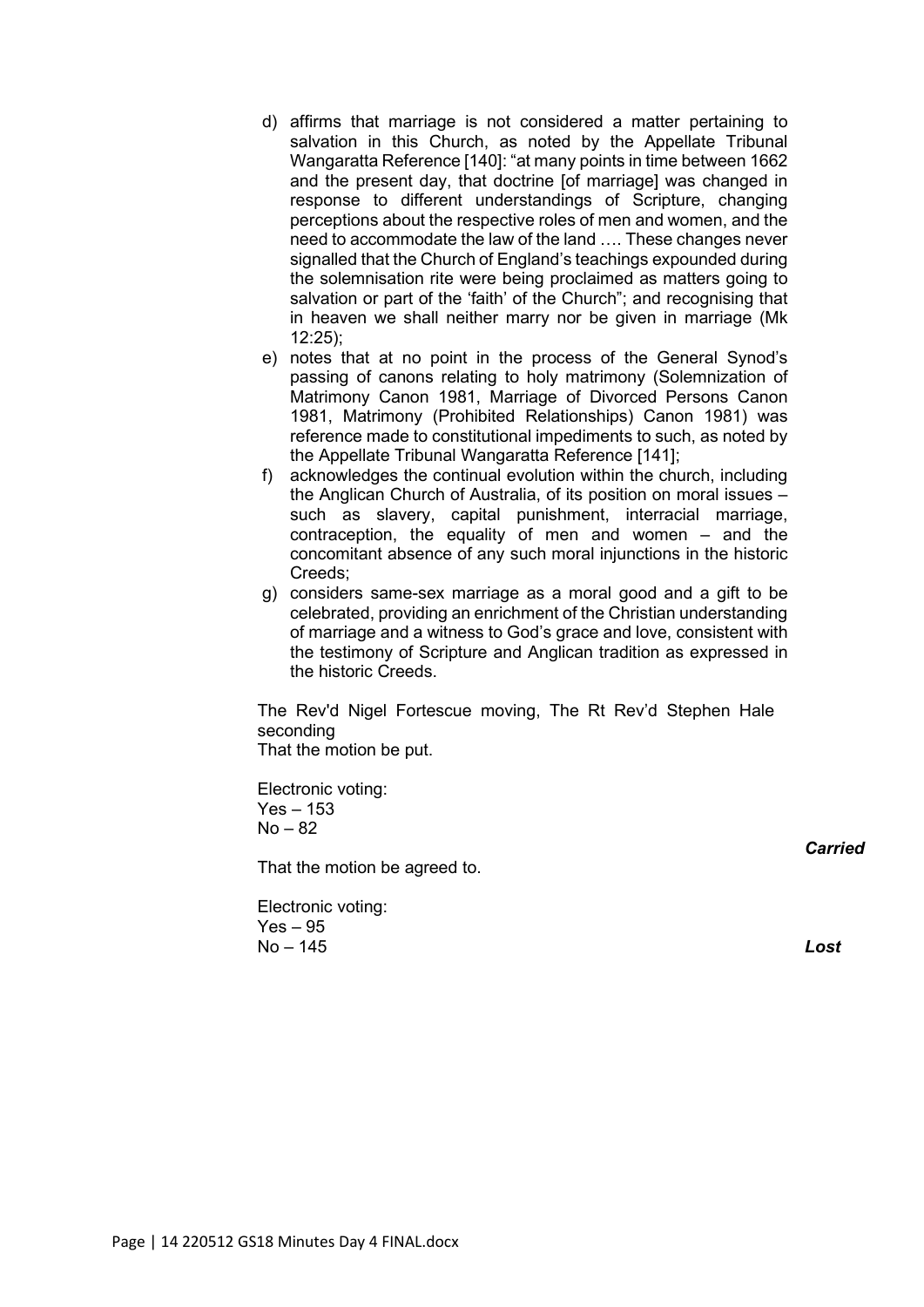## **DECLARATION OF ELECTIONS**

The President announced the results of the elections

## **The Appellate Tribunal – Members – Diocesan Bishop**

**1 Diocesan Bishop to be elected by the House of Clergy Nominee Elected**

62 Raffel, Kanishka

# **Not Elected**<br>34 Treloa

Treloar, Richard

## **The Appellate Tribunal – Reserve List – Diocesan Bishops**

**2 Diocesan Bishops to be elected by the three houses of the General Synod voting together Nominees Elected**

139 Anderson, Greg 132 Calder, Mark

#### **Not Elected**

88 Freier, Philip<br>82 Deseph Keith Joseph, Keith

## **The Appellate Tribunal – Members - Lay**

## **2 Lay persons to be nominated by the House of Laity Nominee Elected**

97 Mullins, Debra<br>63 Meek Michael

Meek, Michael

# **Not Elected**<br>34 Shan

Shand, Michael

#### **The Appellate Tribunal – Reserve List – Members of Laity**

2 Members of the laity qualified to be lay members of the Appellate Tribunal to be elected by the three houses of the General Synod voting together

- 141 Huang, Seak-King
- 135 Easton, Michael

# **Not Elected**<br>91 Mills.

- Mills, Audrey
- 60 Lapthorn, Kevin